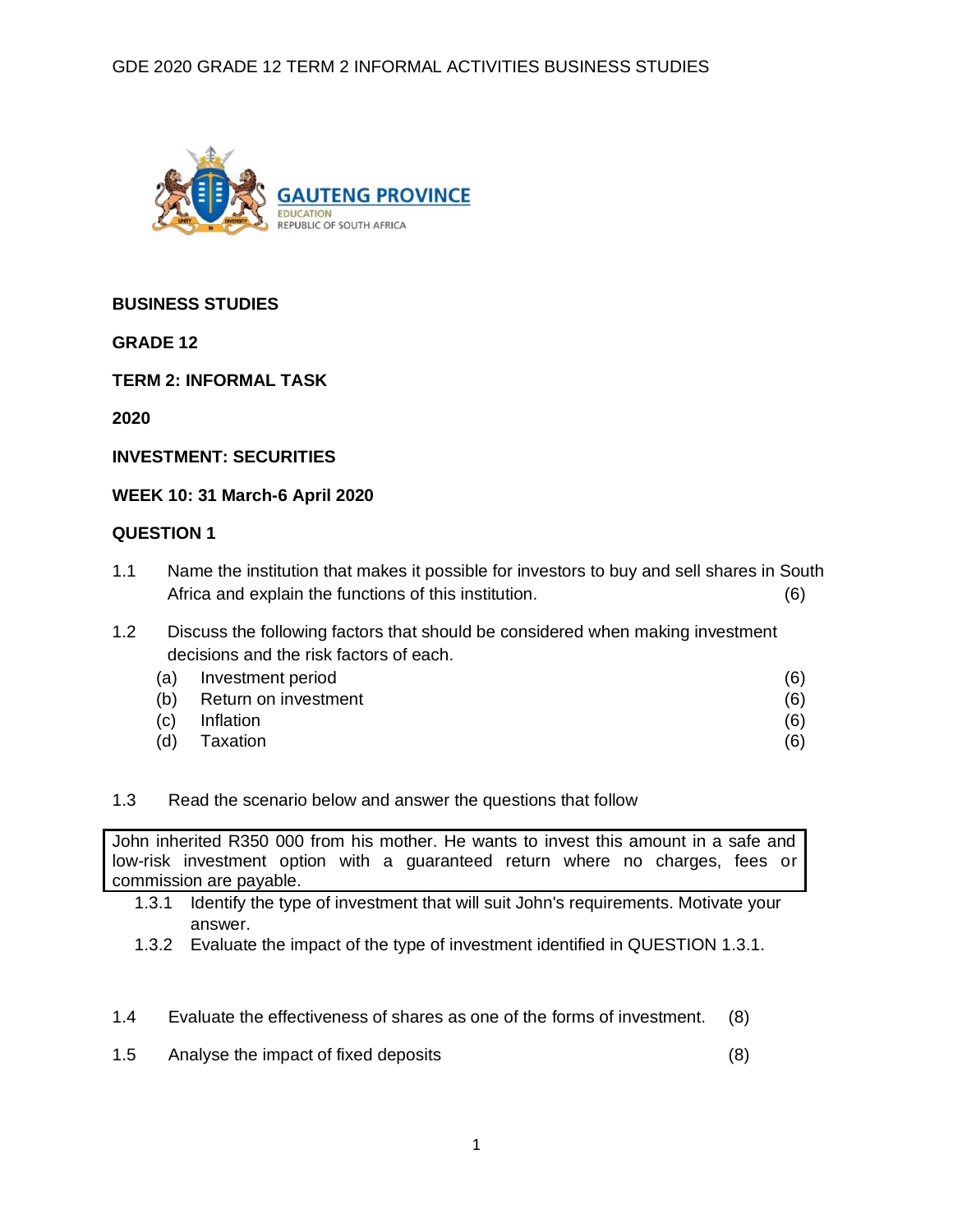| 1.4   |                                  | Read the scenario below and answer the questions that follow                                                                                                                                                                                                                                                                                                                                    |     |
|-------|----------------------------------|-------------------------------------------------------------------------------------------------------------------------------------------------------------------------------------------------------------------------------------------------------------------------------------------------------------------------------------------------------------------------------------------------|-----|
|       |                                  | <b>RETHABILE TRAINING AND LOGISTICS (RTL)</b><br>Rethabile Training and Logistics have increased their number of clients because of the<br>quality of the services offered by the business. The management of RTL have instructed<br>the bank to manage their investment in a diverse portfolio managed by a specialist.                                                                        |     |
| 1.4.1 |                                  | Identify the type of investment option that is applicable to the scenario above.                                                                                                                                                                                                                                                                                                                | (2) |
| 1.4.2 |                                  | Discuss the positive impact of the type of investment identified in QUESTION 1.4.1.                                                                                                                                                                                                                                                                                                             | (8) |
| 1.5   | 1.5.1<br>1.5.2<br>1.5.3<br>1.5.4 | Identify the type of shares represented by EACH statement below<br>Shares are issued to existing shareholders as compensation for loss of<br>dividends<br>Shareholders receive their dividends before others can be paid out.<br>These shares are issued to shareholders who started the company<br>These shareholders may receive higher dividends when the company has<br>made large profits. | (8) |
|       | 1.6.1<br>1.6.2                   | 1.6 Identify the type of preference share represented by EACH of the statements below.<br>Shareholders are entitled to share in any surplus profits.<br>Shareholders are compensated for past dividends that were not paid out when<br>profits were too low to declare dividends                                                                                                                | (4) |
|       | 1.6.3                            | Discuss other THREE other types of preference shares.                                                                                                                                                                                                                                                                                                                                           | (9) |
| 1.7   |                                  | Distinguish between ordinary and preference shares                                                                                                                                                                                                                                                                                                                                              | (8) |
| 1.8   |                                  | Tabulate TWO difference between dividends and interest                                                                                                                                                                                                                                                                                                                                          | (4) |
| 1.9   |                                  | Read the scenario below and answer the questions that follow                                                                                                                                                                                                                                                                                                                                    |     |
|       |                                  | Marie and Tsolo each invested R10 000 at the same bank which offered both of them<br>10% interest per year. The bank applied different methods to calculate their respective<br>interest amounts. Marie received R2 000 and Tsolo R2 100 after two years                                                                                                                                        |     |

1.9.1 Identify the methods used by the bank to calculate Marie and Tsolo's interest. Motivate your answer by quoting from the scenario.<br>Use the table below as a quide to answer this OUES Use the table below as a guide to answer this QUESTION.

| Use the table below as a quide to answer this QUESTION. |                   |
|---------------------------------------------------------|-------------------|
| <b>METHODS USED BY THE BANK</b>                         | <b>MOTIVATION</b> |
| Marie                                                   |                   |
| Fsolo                                                   |                   |
|                                                         |                   |

<sup>1.9.1</sup> Explain the differences between the types if interests identified in QUESTION 1.9.1 above. (8)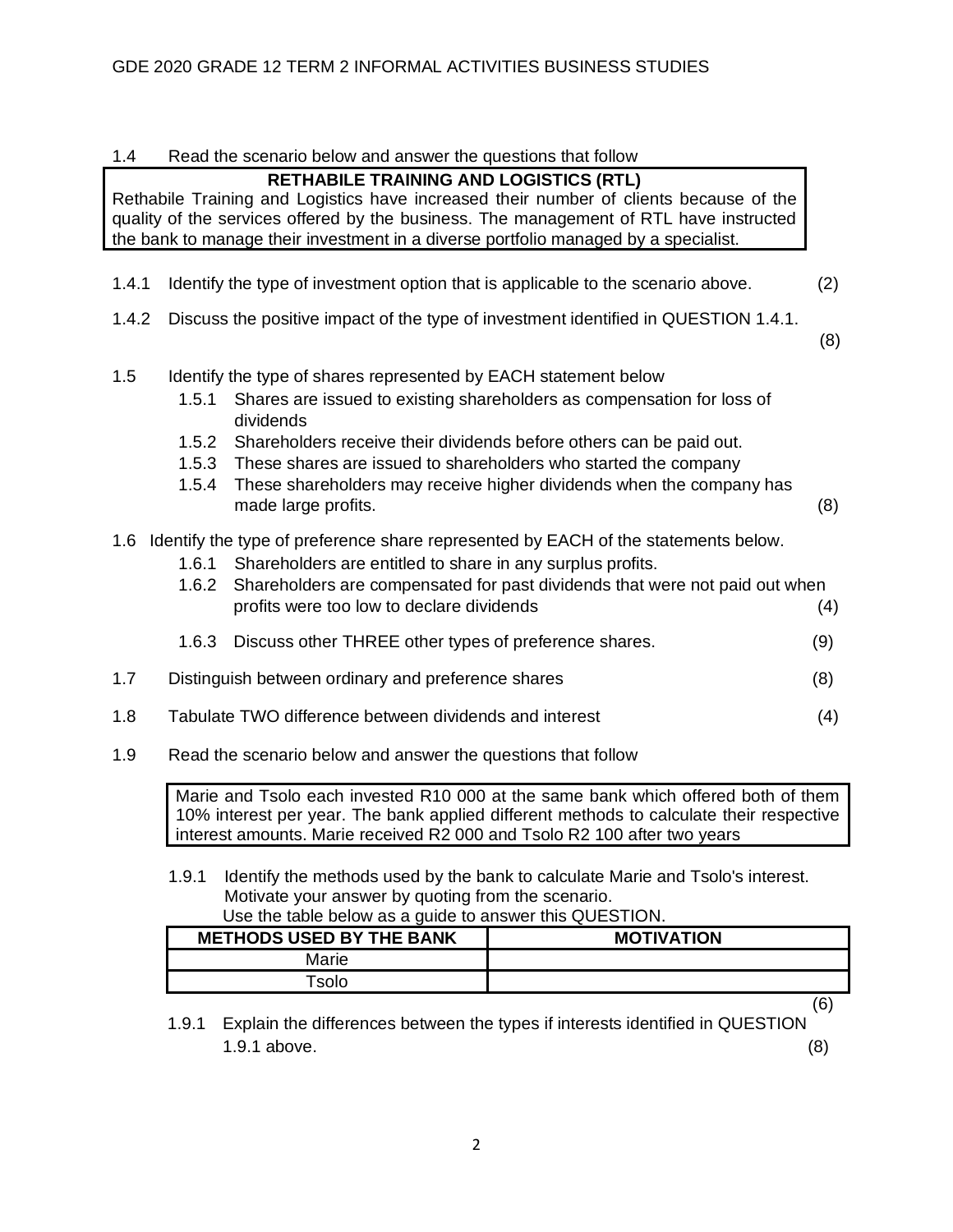1.10 Read the scenario below and answer the questions that follow.

Nellie won R500 000 in the lottery draw and decided to invest the money in a fixed deposit at Ithuba Bank. The bank offered her an interest rate of 12% compounded annually over a period of three years

1.10.1 Define compound interest. (2)

- 1.10.2 Calculate the amount of interest that Nellie will receive after three years. Show ALL calculations. (5) (5)
- 1.10.3 Name another type of interest that could be offered by Ithuba Bank. (2)

# **Section C: Essays questions**

# **BUSINESS VENTURES: INVESTMENTS**

Tom is a first-year commerce student who inherited a large sum of money recently. He wants to invest this money to start his own business in three years' time. Tom is considering investing in ordinary shares on the Johannesburg Security Exchange Ltd (JSE) and RSA Retail Savings Bonds/Government Retail Bonds.

Write an essay on the following investment aspects:

- Discuss the factors to be considered when making investment decisions.
- Explain the functions of the Johannesburg Security Exchange Ltd (JSE).
- Distinguish between compound interest and simple interest.
- Evaluate the impact of RSA Retail Savings Bonds/Government Retail Bonds on investors. **(40)**

# **OR**

Peter and Teko are partners in P & T Consultancy. They are considering investing their surplus funds in RSA Retail Savings Bonds/government retail bonds and in preference shares of companies listed on the JSE.

Write an essay on the following aspects:

- Outline the functions of the JSE.
- Describe FOUR types of preference shares.
- Evaluate the impact of the RSA Retail Savings Bonds/government retail bonds on investors.
- Advise Peter and Teko on how the following factors influence the decision to invest:
	- o Investment planning
	- o Personal budgets
	- o Volatility/Fluctuations on investment markets **(40)**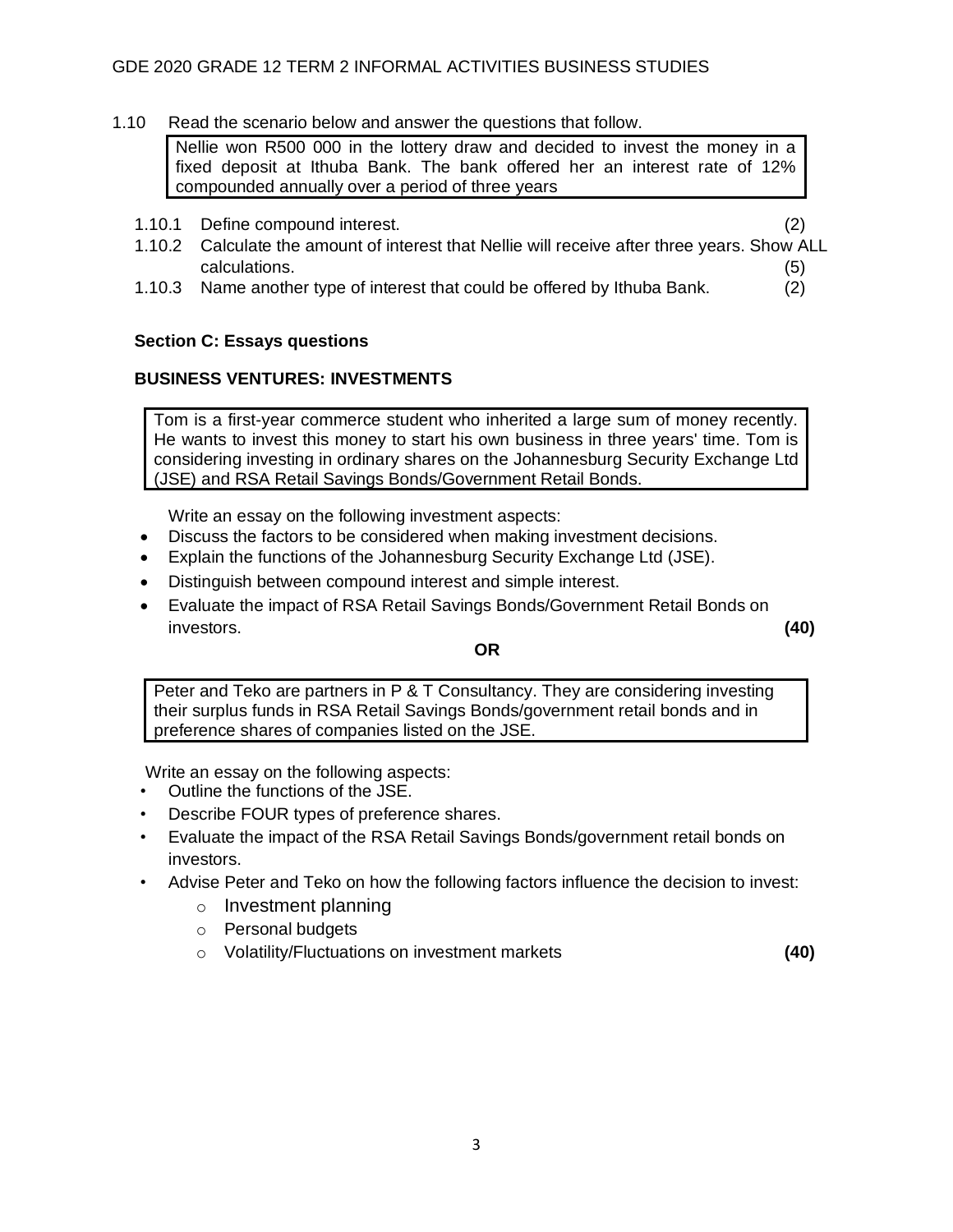

# **BUSINESS STUDIES**

**GRADE 12**

**TERM 2 INFORMAL TASK**

**2020** 

**INVESTMENT: INSURANCE** 

### **WEEK 11: 7-15 APRIL 2020**

#### **QUESTION 2**

- 2.1 Elaborate on the meaning of insurance and non-compulsory insurance. (8)
- 2.2 Define the following insurance concepts:
	- 2.2.1 Over-insurance
	- 2.2.2 Under-insurance
	- 2.2.3 Average clause
	- 2.2.4 Reinstatement (8)

2.3 Read the scenario below and answer the questions that follow.

# **TOP TRADERS (TT)**

Top Traders bought stock worth R400 000, but insured it for R300 000. A fire in the warehouse destroyed stock to the value of R60 000.

- 2.3.1 Name the insurance clause that is applicable to the scenario above. (2)
- 2.3.2 Calculate the amount that Top Traders will receive as compensation from the insurer. Show ALL calculations. (4)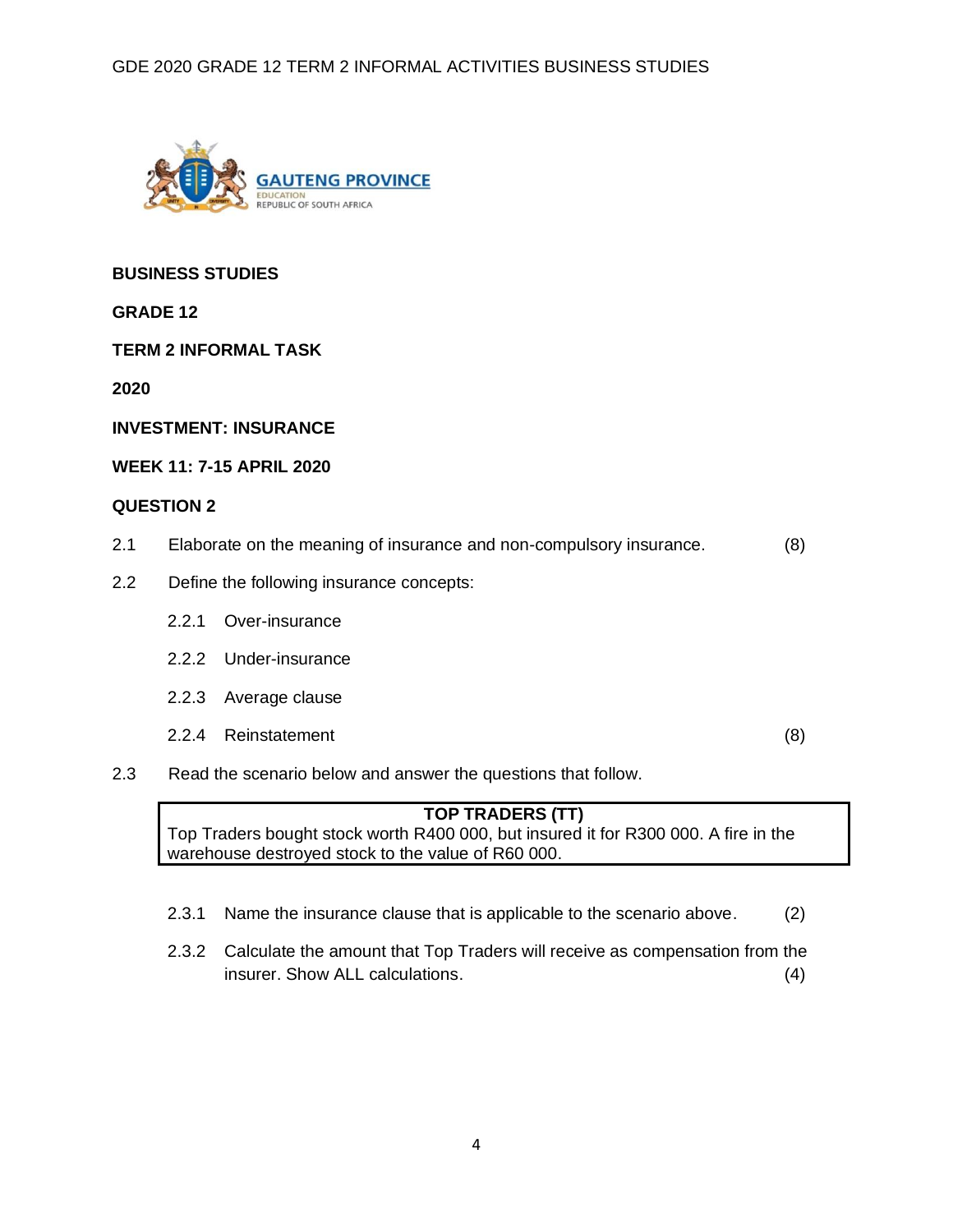- 2.4 Explain the differences between the following concepts:
	- 2.4.1 Differences between over insurance and under insurance. (8)
	- 2.4.2 Differences between assurance and insurance. (8)
- 2.5 Read the statement below and answer the questions that follow

# **JENNY PROPERTIES (JP)**

Jenney Properties insured her business property against fire and theft. Jenney signed a insurance contract with TDG insurers. Jenny was informed that she will be compensate only if her property gets damaged by fire and theft. Jenny disclosed everything that may affect the extent of the risk

2.5.1 Identify TWO principles of insurance that are applicable to the scenario above. Motivate your answer by quoting from the scenario. (6)

Use the table below as a guide to answer this question

| <b>PRINCIPLES OF INSURANCE</b> | <b>MOTIVATION</b> |
|--------------------------------|-------------------|
|                                |                   |
|                                |                   |

|     | 2.5.2 Explain other TWO principles of insurance.    |  |
|-----|-----------------------------------------------------|--|
| 2.6 | Discuss the advantages of insurance for businesses. |  |

- 2.7 Jack wants to insure his business against various risks. Give TWO examples EACH of *insurable risks* and *non-insurable risks*. (4)
- 2.8 Read the statement below and answer the questions that follow

Insuring assets against theft, damage, fire and burglary is essential for every business. Businesses should also plan carefully for risks which are not insurable.

|     | 2.8.1 | Quote THREE examples of insurable risks from the scenario above. | (3) |
|-----|-------|------------------------------------------------------------------|-----|
|     |       | 2.8.2 Explain the term non-insurable risks.                      | (3) |
| 2.9 |       | Elaborate on the meaning of compulsory insurance.                | (4) |
|     |       |                                                                  |     |

2.10 Give FIVE examples of long-term insurance. (5)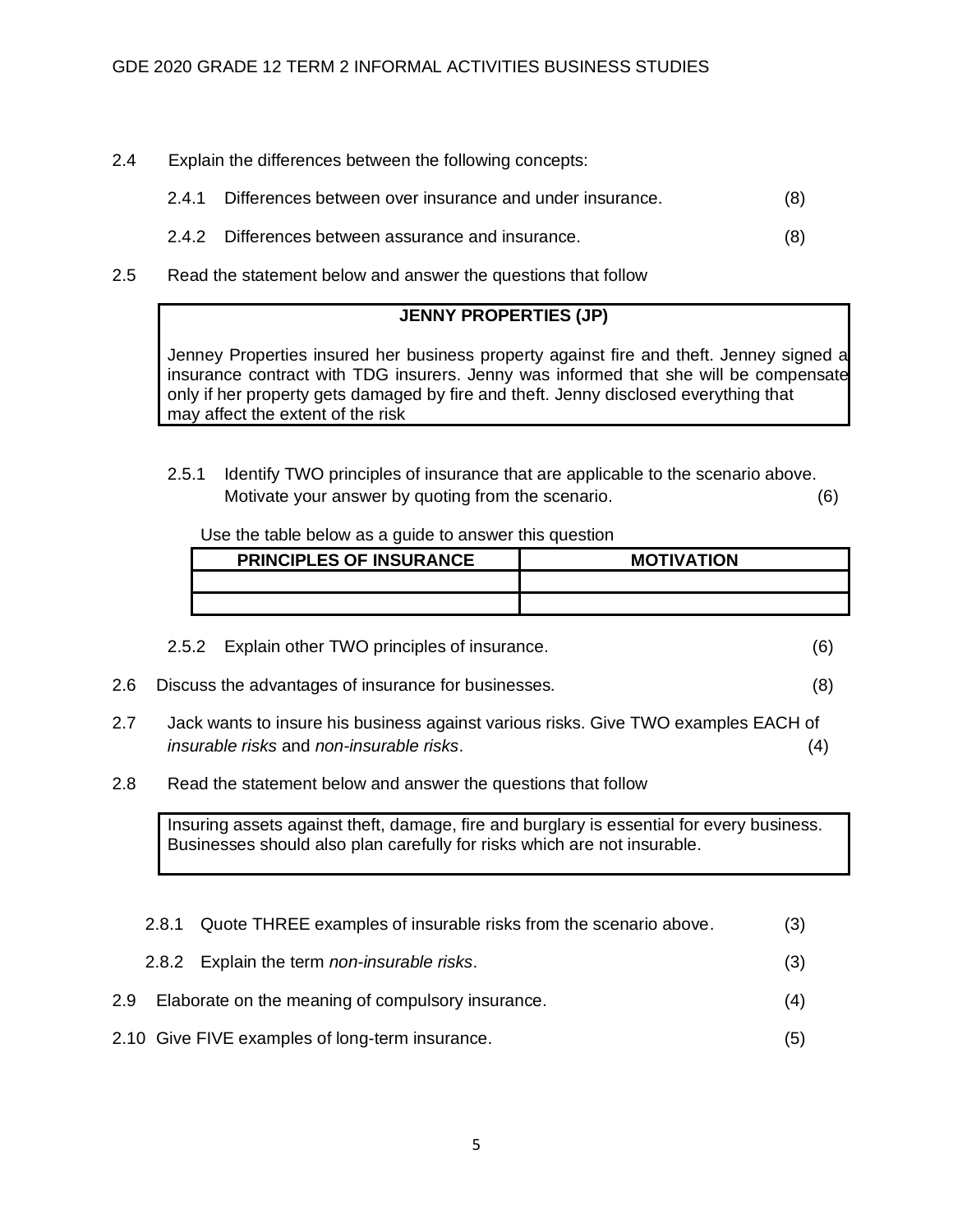# GDE 2020 GRADE 12 TERM 2 INFORMAL ACTIVITIES BUSINESS STUDIES

- 2.11 Classify EACH statement below under compulsory or non-compulsory insurance:
	- Sam claimed from the Road Accident Fund for losing his arm in a car accident
	- Yugo Manufactures insured their workers against injuries and diseases that may occur in the workplace.
	- Floyd's Tiling insured their building against theft and fire.
	- James claimed from the Unemployment Insurance Fund during the time that he was unemployed.
	- Lisa insured her life against any event that may render her incapable to work.
- 2.12 Identify the type of insurance applicable to EACH statement below:
	- Zaire will receive compensation for losing her job due to the company's restructuring.
	- Levy will be compensated for serious injuries he sustained in a taxi accident on his way to work (4)
- 2.13 Discuss THREE types of benefits covered by the Unemployment Insurance Fund. (9)
- 2.14 Distinguish between compulsory and non-compulsory insurance. (8)

### **Essay questions**

# **QUESTION 3: BUSINESS VENTURES: INSURANCE**

# **SMARTSURANCE (SS)**

Mr Funa is an insurance broker at Smartsurance. He has to do a presentation on different types of insurance products at a meeting of local business owners. He is also expected to convince potential clients on the importance of insurance

Write an essay on insurance in which you include the following:

- Distinguish between *compulsory* and *non-compulsory insurance*. Give TWO practical examples of each.
- Explain the advantages of insurance for businesses.
- Discuss THREE principles of insurance.
- Advise Mr Funa on the importance of the Unemployment Insurance Funds/IUF.

**OR**

**(40)**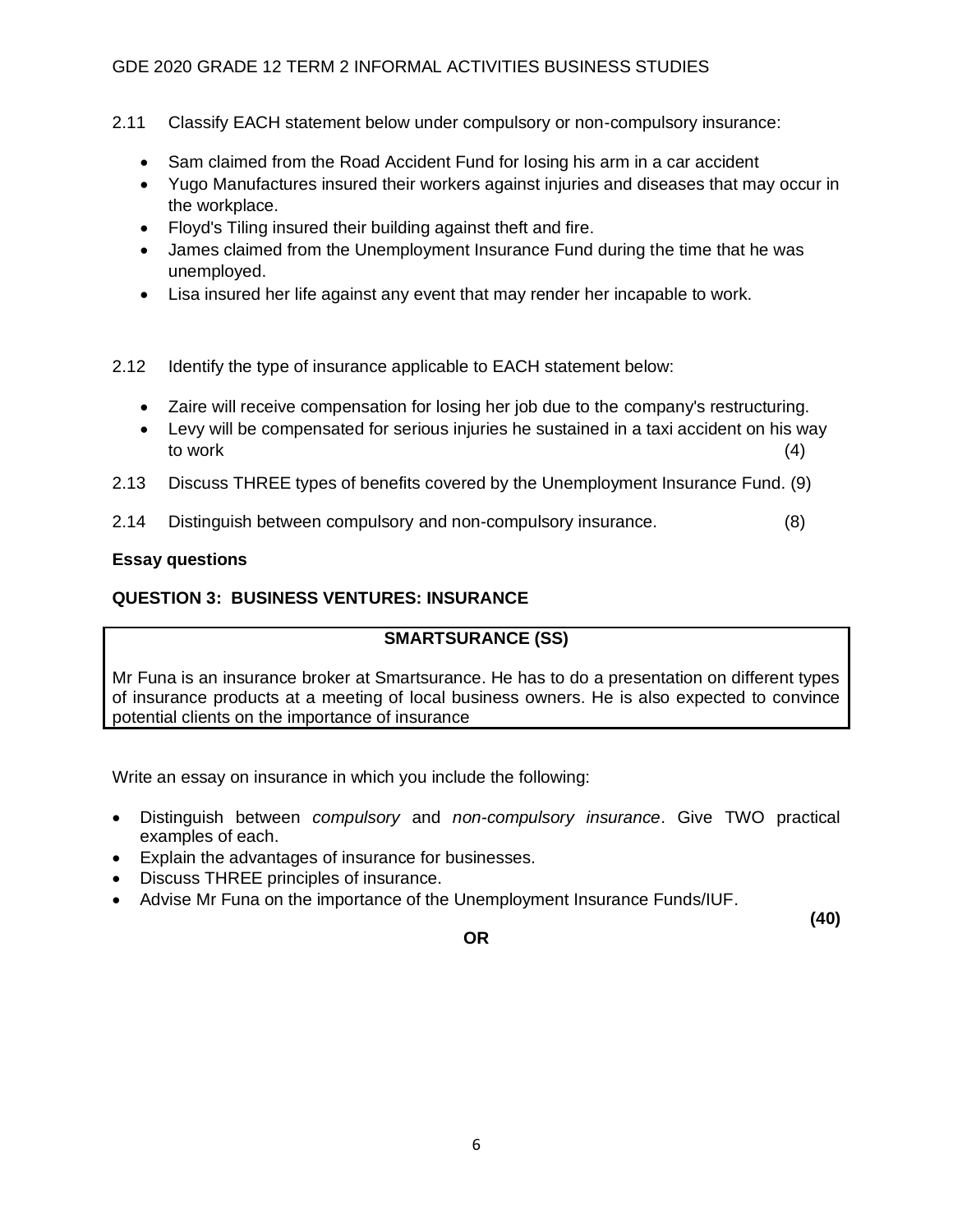# **BUSINESS VENTURES: INSURANCE & INVESTMENTS**

Businesses operate in dynamic and risky environments. Insurance will always play a vital role in ensuring that they are sustainable. Gant Ltd believe that insurance is a sound investment and want to make informed decisions about their insurance and investments.

Write an essay on insurance and securities:

- Explain the importance of insurance to businesses.
- Differentiate between *compulsory* insurance and *non-compulsory* insurance and give TWO examples of each.
- Discuss any FOUR suitable forms of investments.
- Advise Gant Ltd on the differences between insurance and assurance. **(40)**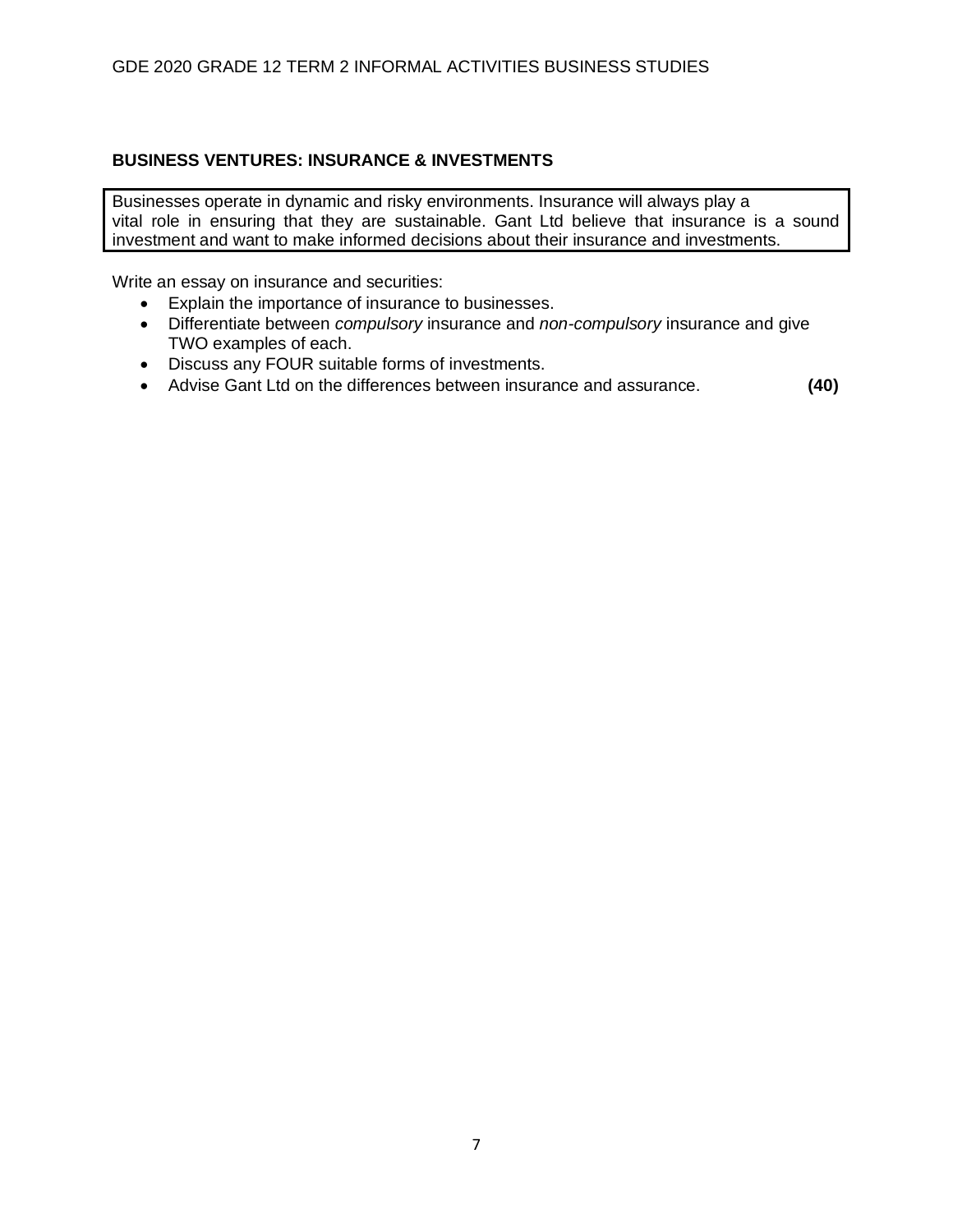

**BUSINESS STUDIES GRADE 12 TERM 2 INFORMAL TASK 2020 TEAM PERFROMANCE AND CONFLICT MANAGEMENT WEEK: 12: 16-22 APRIL 2020**

### **QUESTION: 3**

- 3.1 Identify the criteria for successful team performance in EACH statement below:
	- 3.1.1 Teams continuously review their progress in order to rectify mistakes.
	- 3.1.2 All team members take part in decision making
	- 3.1.3 Team members are committed towards achieving a common goal.
	- 3.1.4 Teams show respect for the knowledge and skills of other members (8)
- 3.2 Outline FOUR characteristics for successful team performance. (8)
- 3.3 Identify the stages of team development applicable to Shiburi Construction team in EACH statement below:
	- Team members confront each other's ideas and fight for a leadership position.
	- The team is aware of its aims and makes decisions without supervision.
	- Team members gather information about the task that must be performed
	- Team members come to an agreement and reach consensus
	- All tasks need to be completed before the team finally dissolves. (10)
- 3.4 Discuss the importance of team dynamic theories in improving team performance.

(6)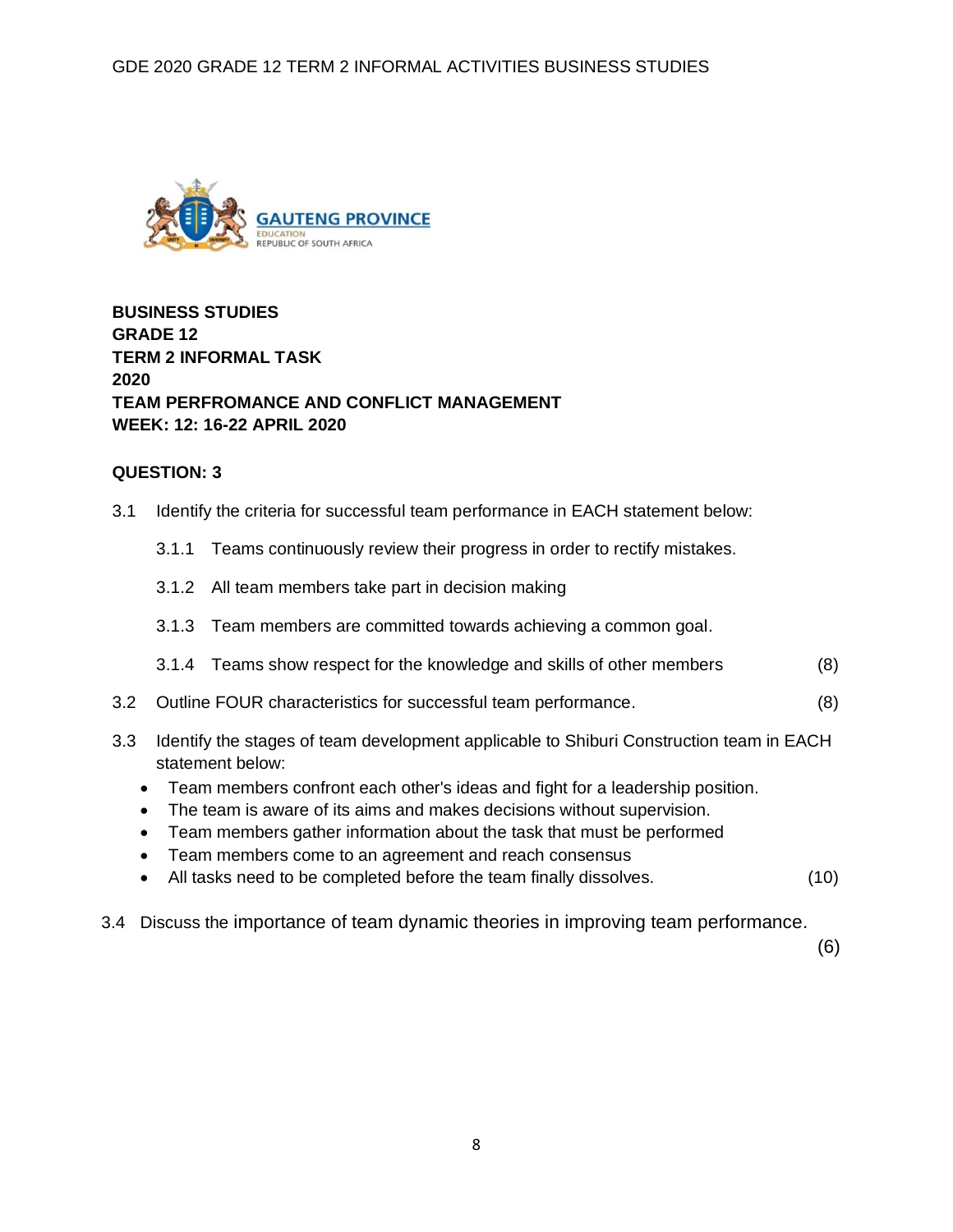- 3.5 Identify the causes of conflict applicable to Siyaya Inc. in EACH statement below:
	- 3.5.1 The Dream Team is not willing to work with the Khula Team who always receives awards.
	- 3.5.2 Employees do not complete their tasks effectively as clear instructions are not always provided.
	- 3.5.3 Employees always argue over the use of equipment to accomplish their tasks.
	- 3.5.4 Some employees cannot cope with the large number of tasks given to them.
- (8) 3.6 Discuss other causes of conflict in the workplace. (8)
- 3.7 Explain the differences between a grievance and conflict. (8)
- 3.8 Advise businesses on the correct procedure to deal with grievances in the workplace.
- 3.9 Read the scenario below and answer the questions that follow.

# **LELETHU SHUTTLE SERVICES (LSS)**

(8)

Lelethu Shuttle Services provide transport services for tourists in Sharpeville. Albert, a well-experienced employee in the transport industry, refuses to take instructions from management. Njabulo, the supervisor at LSS, is always arguing and fighting with the clients.

3.9.1 Identify the types of difficult personalities displayed by Albert and Njabulo. Motivate your answer by quoting from the scenario above. (6)

| <b>EMPLOYEES</b> | <b>TYPE OF DIFFICULT</b><br><b>PERSONALITY</b> | <b>MOTIVATION</b> |
|------------------|------------------------------------------------|-------------------|
|                  |                                                |                   |
|                  |                                                |                   |

- 3.9.2 Recommend ONE strategy that LSS can use to deal with EACH type of difficult personality identified in QUESTION 3.9.1. (4)
- 3.9.2 Explain to LSS ways of dealing with difficult employees. (8)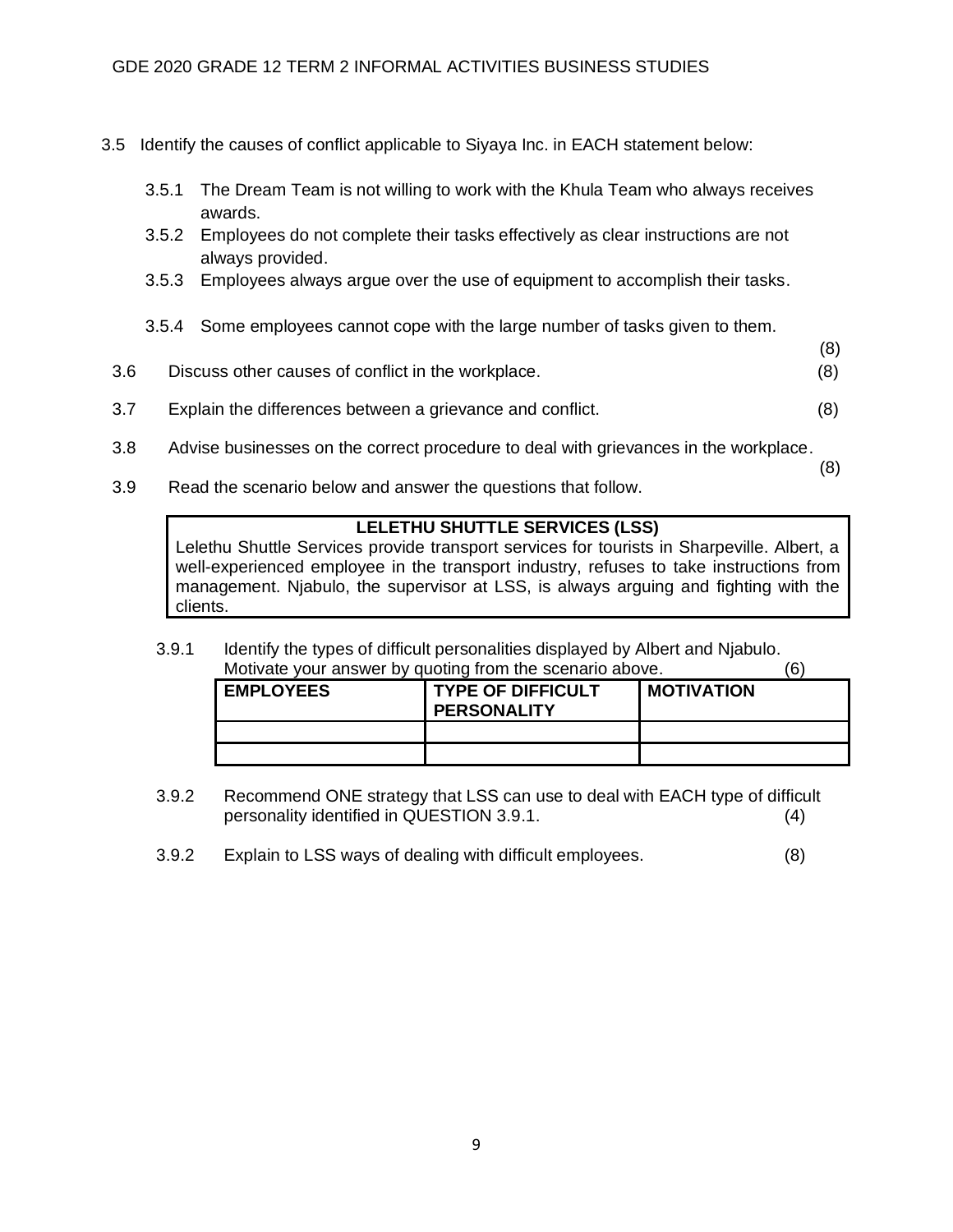# **Essay sections BUSINESS ROLES: TEAM PERFORMANCE AND CONFLICT MANAGEMENT**

Teamwork plays an important role in achieving business goals and objectives. Businesses spend large amounts of money and time on team building exercises and projects. Teams may consist of people from diverse backgrounds which may sometimes cause conflict

As a team performance analyst, provide detailed information on the following:

- Explain any THREE criteria for successful team performance.
- Discuss the different stages of team development.
- Describe the causes of conflict that may arise in the workplace.
- Advise businesses on the steps to be applied when resolving conflict in a team

### **OR**

**(40)**

Businesses encourage employees to work in teams, which may lead to conflict sometimes. For this reason, it is important for businesses to familiarise themselves with the stages of team development. They should also find ways to deal with conflict and difficult people in the workplace

Write an essay on team performance and conflict management in which you address the following aspects:

- Describe FOUR stages of team development.
- Discuss the causes of conflict in the workplace.
- Explain how businesses could handle conflict in the workplace.
- Suggest ways in which businesses could deal with difficult people in the workplace

**(40)**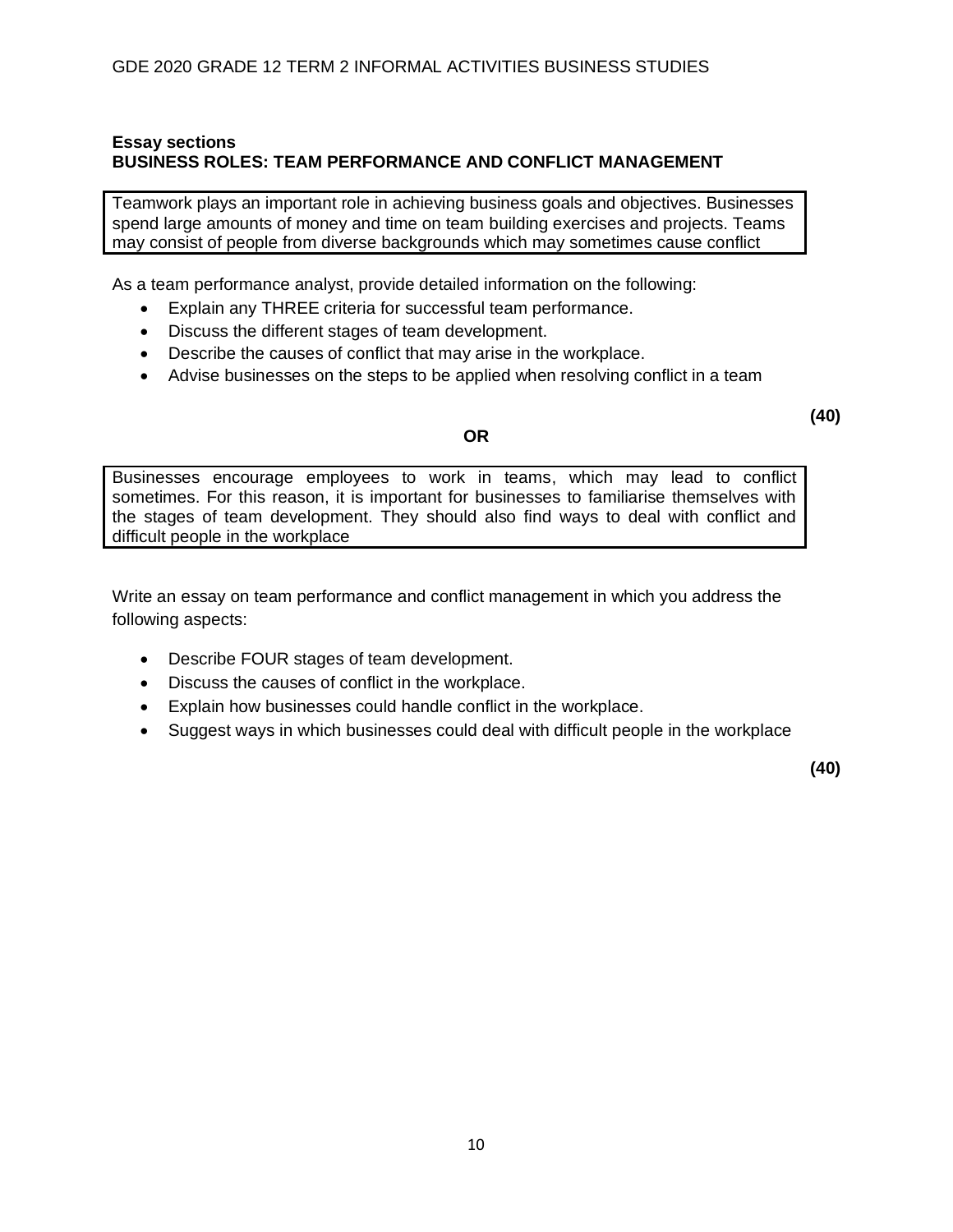

**BUSINESS STUDIES GRADE 12 TERM 2 INFORMAL TASK 2020 BUSINESS SECTORS WEEK: 13: 23-30 APRIL 2020**

# **QUESTION 4**

- 4.1 Identify the business environment represented by EACH of the following statements and state the extent to which a business may control each of these environments.
	- 4.1.1 The employees of Jan's Chicken Farm are absent regularly
	- 4.1.2 The suppliers of Ella Bakery do not deliver stock on time
	- 4.1.3 The buildings of Valley Catering Services have been destroyed by heavy storms

Use the table below as a guide to answer this question

| <b>BUSINSESS ENVIRONMENTS</b> | <b>EXTENT OF CONTROL</b> |
|-------------------------------|--------------------------|
|                               |                          |
|                               |                          |
|                               |                          |

(9)

4.2 Read the scenario below and answer the questions that follow.

# **TEDDY BRICKWORKS (TBW)**

Teddy Brickworks specialise in the manufacturing of bricks. One of their suppliers is Sand & Stone, which is sometimes out of stock. TBW's employees are regularly absent from work. The business recently obtained a loan from Cash Bank at a high interest rate

- 4.2.1 Name the business sector in which TBW operate. Motivate your answer by quoting from the scenario. (3) (3)
- 4.2.2 Classify TBW's challenges according to the THREE business environments. (6)
- 4.2.3 State the extent of control TBW have over each environment. (3)

| Use the table below as a guide to answer this question |
|--------------------------------------------------------|
|--------------------------------------------------------|

| <b>CHALLENGE</b> | <b>BUSINESS</b><br><b>ENVIRONMENT</b> | <b>EXTENT OF CONTROL</b> |
|------------------|---------------------------------------|--------------------------|
|                  |                                       |                          |
|                  |                                       |                          |
|                  |                                       |                          |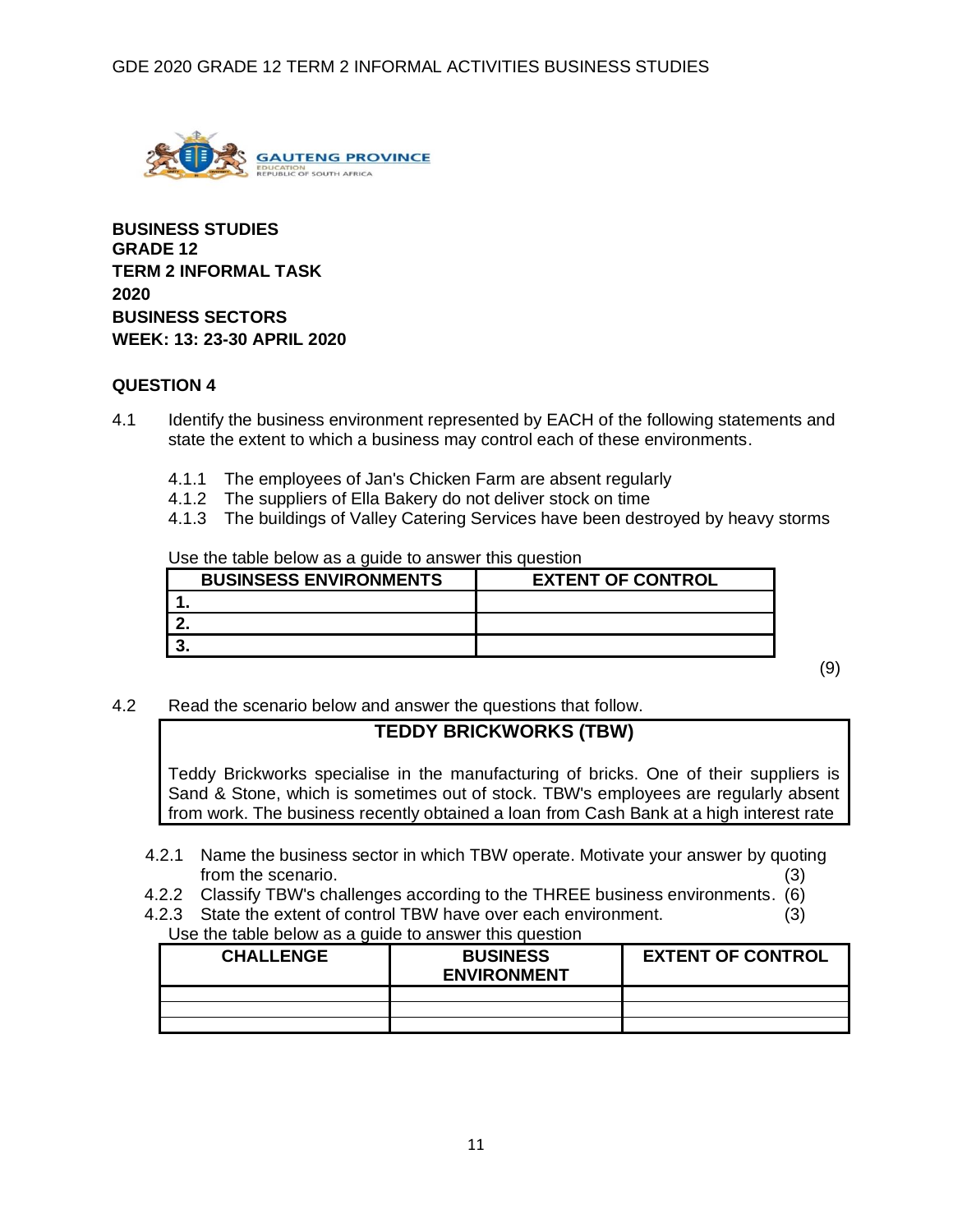

**GRADE 12**

**TERM 2 INFORMAL TASK**

**2020**

# **MANAGEMENT & LEADERSHIP**

### **WEEK: 14: 04-08 May 2020**

### **QUESTION 5**

- 5.1 Outline the differences between leadership and management. (8)
- 5.2 Suggest ONE situation in which EACH of the leadership styles can be applied in the workplace.
	- 5.2.1 Democratic leadership style
	- 5.2.2 Autocratic leadership style
	- 5.2.3 Laissez-faire/ Free reign
	- 5.2.4 Charismatic leadership style
	- 5.2.5 Transactional leadership style (10)
- 5.3 Explain the differences between the democratic and autocratic leadership styles. (8)

### 5.4 Read the scenario below and answer the questions that follow.

|  |                                                      |  | <b>BALOYI TRADERS (BT)</b> |  |                                                                        |  |
|--|------------------------------------------------------|--|----------------------------|--|------------------------------------------------------------------------|--|
|  |                                                      |  |                            |  | Ms Green, a manager at Baloyi Traders, regularly requests employees to |  |
|  | contribute ideas on how to increase business profits |  |                            |  |                                                                        |  |

- 5.4.1 Name the leadership style that Ms Green is applying in the scenario above. Motivate your answer by quoting from the scenario. (3)
- 5.4.2 Discuss the impact of Ms Green's leadership style identified in QUESTION 5.4.1.

(6)

5.5 Analyse the impact of an autocratic leadership style on business.  $\ldots$  (8)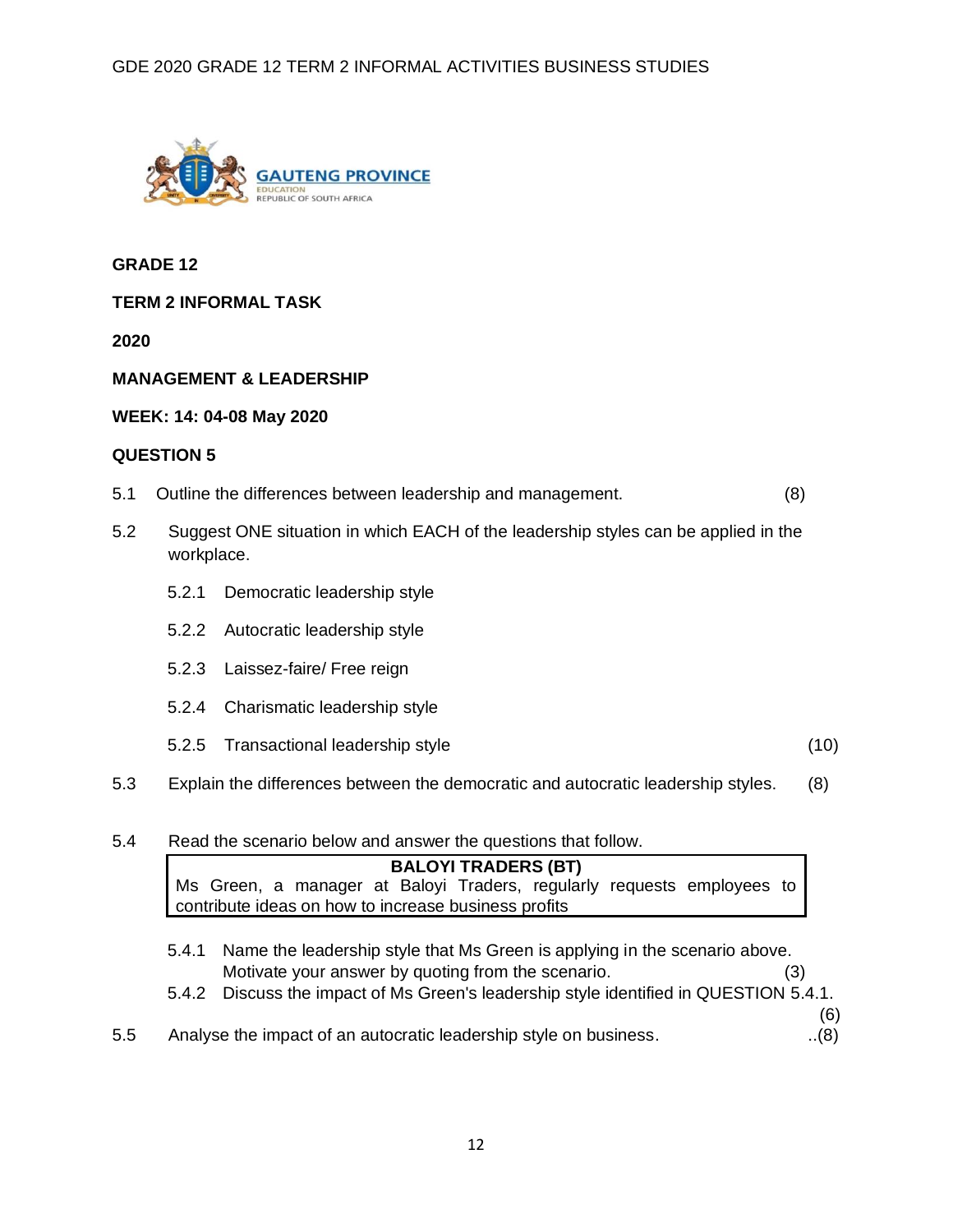### 5.6 Read the scenario below and answer the questions that follow

### **GIANT COMPUTER SOFTWARE (GCS)**

GCS specialises in developing new computer software for various computer programmes. Cindy, the production manager, offers rewards to motivate employees who meet set targets. Tom, the marketing manager, uses charm to influence his team to work hard.

5.6.1 Identify the leadership style used by Cindy and Tom. Motivate your answer by quoting from the scenario above.

Use the table below as a GUIDE to answer QUESTION 5.6.1.

| <b>LEADERSHIP STYLE</b> | <b>MOTIVATION</b> |  |
|-------------------------|-------------------|--|
|                         |                   |  |
|                         |                   |  |
|                         |                   |  |

- 5.7 Tammy allocates tasks to employees according to their level of maturity
	- 5.7.1 Name the leadership theory that Tammy is applying. (2)
	- 5.7.2 Discuss the leadership theory identified in QUESTION 5.7.1. (8)
- 5.8 Read the scenario below and answer the questions that follow.

### **MOUNTAIN HOTEL (MH)**

Sihle, the owner of Mountain Hotel, applies the democratic leadership style in managing his employees. He has a positive attitude and knows that there is always more to learn. Sihle models the behaviour that he wants to see in his followers.

- 5.8.1 Quote TWO roles of personal attitude in successful leadership displayed by Sihle in the scenario above. (2)
- 5.8.2 Advise Sihle on the other roles of personal attitude in successful leadership. (8)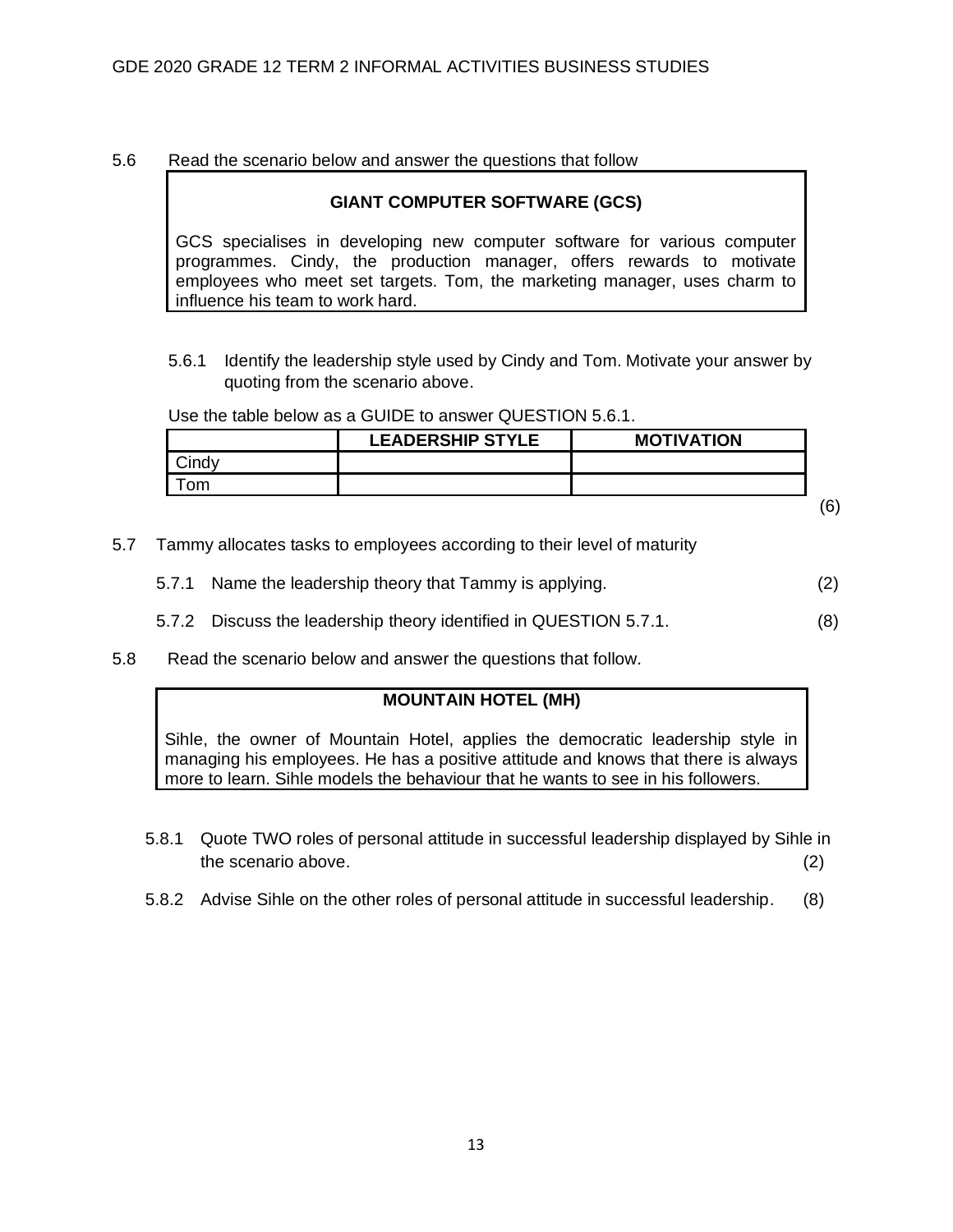# **ESSAY QUESTIONS**

# **BUSINESS VENTURES: MANAGEMENT AND LEADERSHIP**

Successful businesses believe that leadership and management form an integral part of their success. Others argue that management plays a more important role than leadership in the success of businesses.

Write an essay on management and leadership in which you include the following aspects:

- Elaborate on the meaning of *leadership*
- Discuss THREE leadership theories.
- Evaluate the impact of autocratic and transactional leadership styles on businesses
- Suggest situations in which each leadership style can be applied in the workplace

**(40)**

# **OR**

# **MANAGEMENT AND LEADERSHIP**

Managers and leaders have realised that they need both management and leadership skills for successful business ventures. They are also in agreement that personal attitude plays an important role in promoting a good team spirit.

Write an essay on management and leadership in which you include the following aspects:

- Give THREE differences between management and leadership.
- Discuss the role of personal attitude in successful leadership.
- Analyse the impact of democratic and laissez-faire/free reign leadership styles on businesses.
- Recommend situations in which the above-mentioned leadership styles could be applied in the workplace. **(40)**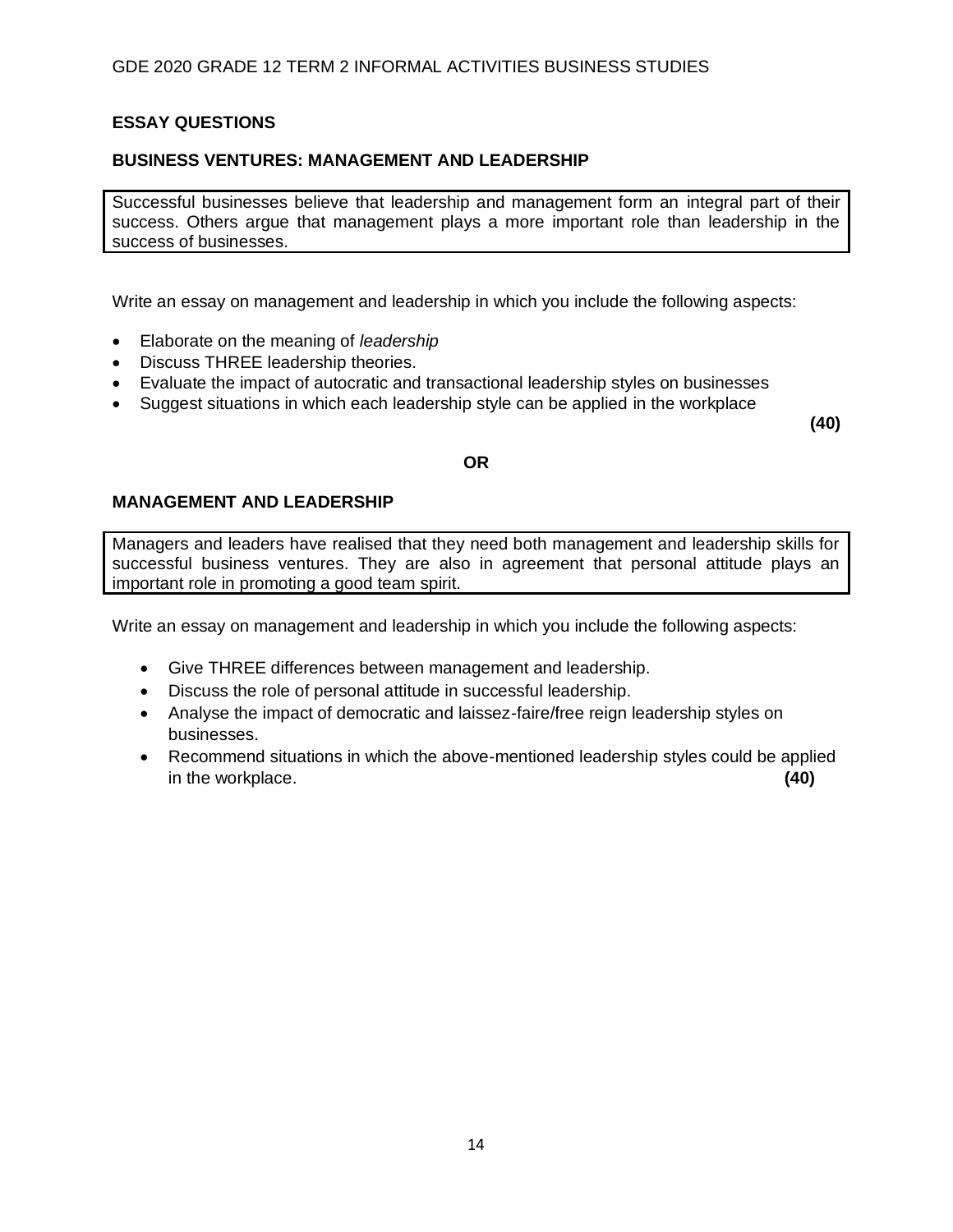

**BUSINESS STUDIES GRADE 12 TERM 2: INFORMAL TASK 2020 QUALITY MANAGEMENT WEEK 15: 11-15 MAY 2020 ACTIVITY 6**

6.1 Elaborate on the meaning of the following quality concepts:

|       | 6.1.1 Quality<br>6.1.2 Quality control<br>6.1.3 Quality assurance<br>6.1.4 Quality management<br>6.1.5 Quality performance | (10) |
|-------|----------------------------------------------------------------------------------------------------------------------------|------|
|       | 6.2 Explain the differences between the following quality concepts:                                                        |      |
| 6.2.1 | Quality control and quality assurance                                                                                      | (8)  |
|       | 6.2.2 Quality performance and quality management                                                                           | 8    |

6.3 Read the scenario below and answer the questions that follow

# **EXCLUSIVE CLOTHING ENTERPRISE (ECE)**

Zinhle is the owner of Exclusive Clothing Enterprise. She was requested to share ideas on how she maintains the high quality standard of her products. She indicated that her employees are trained on a regular basis. Time and resources are also used efficiently

- 6.3.1 Quote TWO benefits of a good quality management system from the scenario above. (2)
- 6.3.2 Explain to Zinhle other benefits of a good quality management system. (6)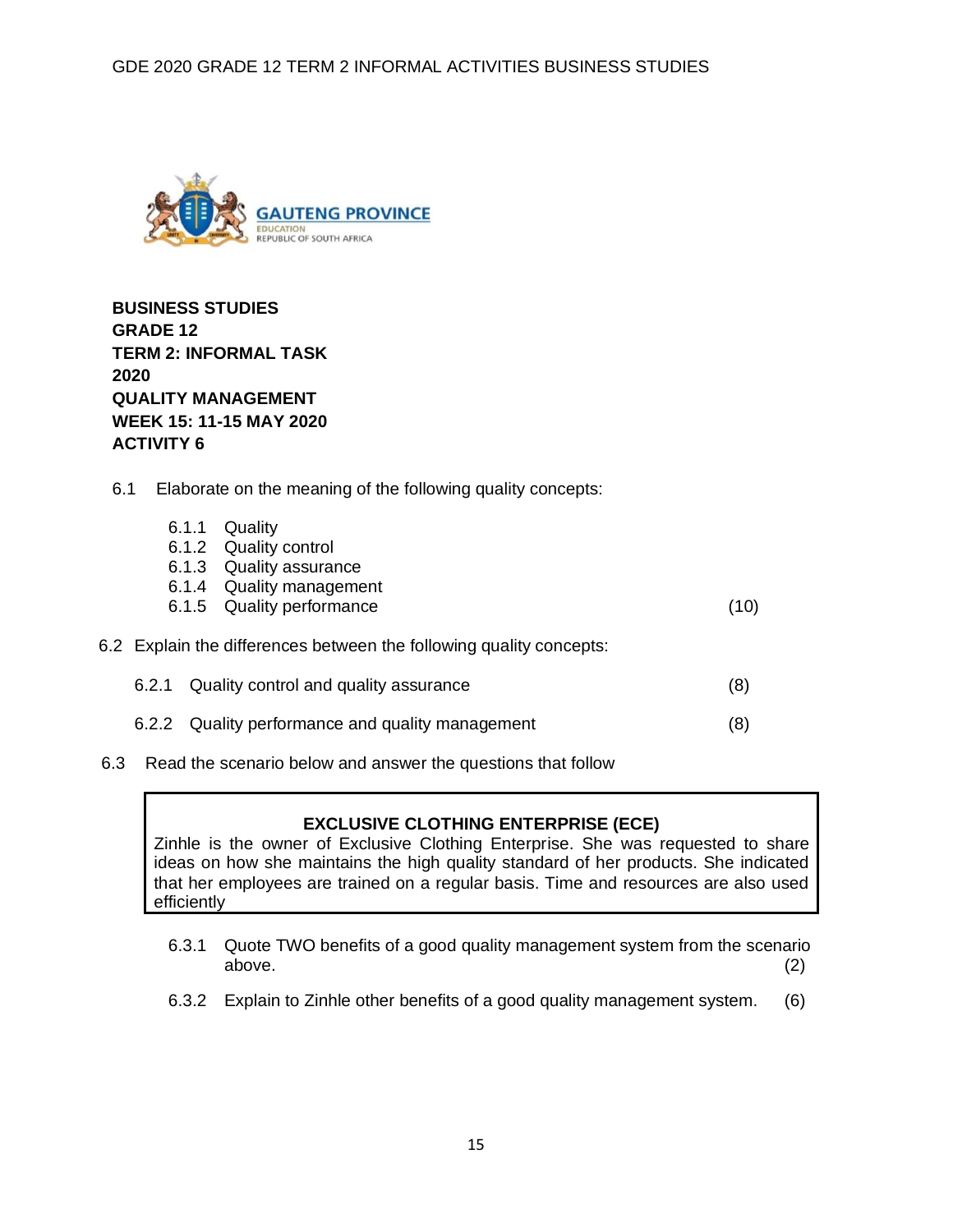# GDE 2020 GRADE 12 TERM 2 INFORMAL ACTIVITIES BUSINESS STUDIES

- 6.4 Identify the business function represented by the quality performance in EACH of the scenarios below:
	- 6.4.1 Susan is responsible for promoting the image of the business.
	- 6.4.2 Don ensures that the business's expenditures are kept at a minimum.
	- 6.4.3 Décor (Pty) Ltd uses an expensive filing system to keep the business documents organised. (6)
- 6.5 Describe how quality of performance in the following business functions can contribute to the success of a business:
	- 6.5.1 Production function (4) 6.5.2 Marketing functions (4)
- 6.6 Suggest the quality indicators of the following functions
	- 6.6.1 General management (4) (6.6.1 General management of  $(4)$ 6.6.2 Purchasing function (4) 6.6.3 Human function (4)
- 6.7 Elaborate on the meaning of Total Quality Management system. (4)
- 6.8 Identify the total quality management (TQM) element illustrated in EACH statement below
	- 6.8.1 The management of JKM Fresh Fruits ensures that customer complaints are handled within 24 hours.
	- 6.8.2 The employees of Tumi's Consulting regularly attend training courses on service delivery.
	- 6.8.3 Home Appliances Manufacturers uses modern production technology to ensure their products are in line with the latest innovations.
- 6.9 Read the scenario below and answer the questions that follow.

### **STRYDOM LEATHERS LIMITED (SLL)**

Strydom Leathers Limited is a large business that specialises in the manufacturing of quality leather bags. They often upgrade their production process to stay ahead of their competitors. Customers are always requested to provide feedback about their products

6.9.1 Identify the total quality management (TQM) elements applied by SLL. Motivate your answer by quoting from the scenario above. (6)

#### Use the table the below as a guide to answer this question

| <b>TQM ELEMENT</b> | <b>MOTIVATION</b> |  |
|--------------------|-------------------|--|
|                    |                   |  |
|                    |                   |  |

6.9.2 Evaluate the impact of ONE the TQM elements identifies in QUESTION 6.9.1. (6)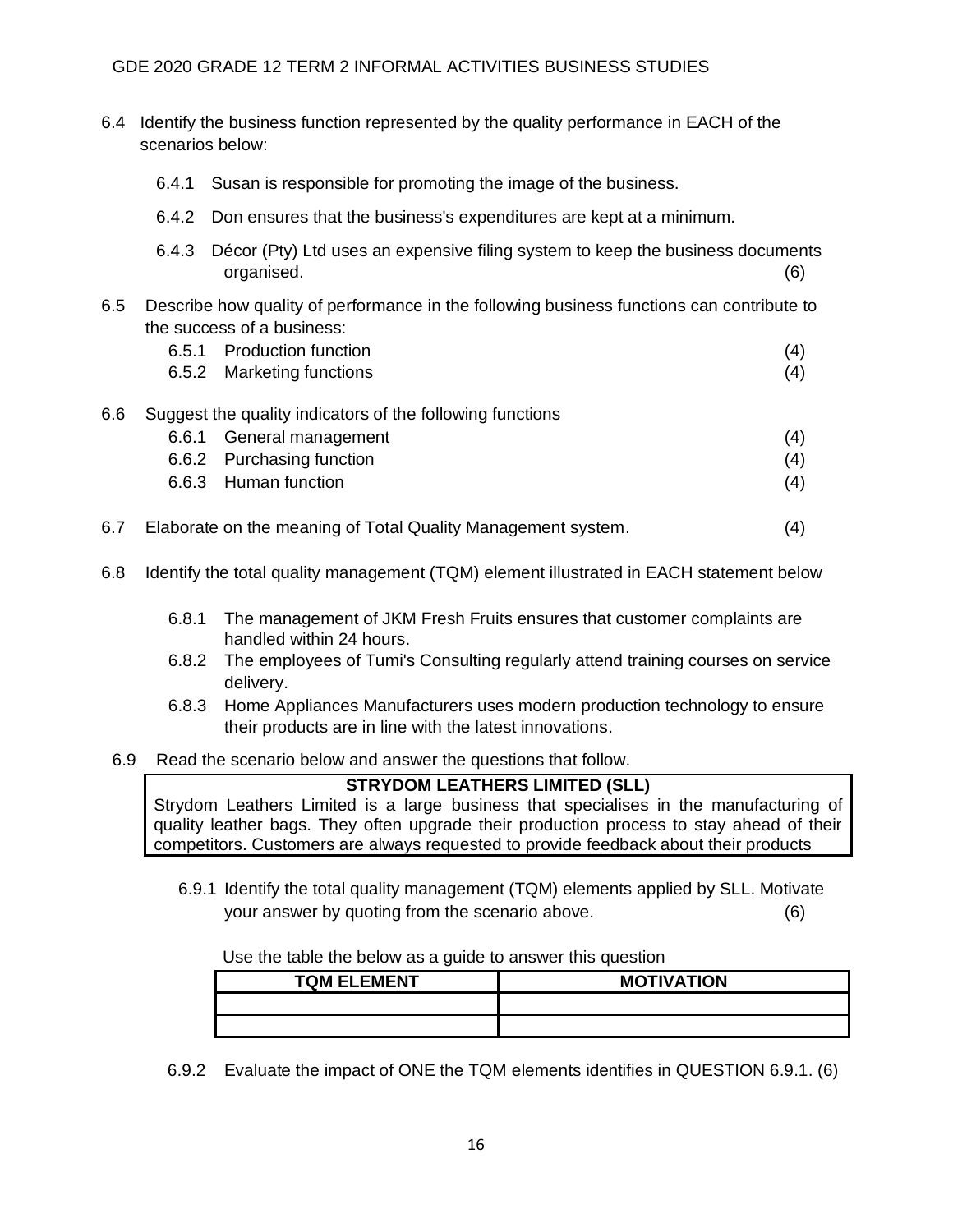- 6.9 Explain how businesses should apply the PDCA cycle in order to improve the quality of their products. (8)
- 6.10 Advise businesses on the role of quality circles in improving the quality of their products and services. (8)
- 6.11 Read the scenario below and answer the questions that follow

# **NIVEN GRILLED CHICKEN (NGC)**

Niven Grilled Chicken (NGC) sold grilled chicken to a variety of customers. NGC were known for the high quality of their chickens and obtained a large market share. Then the management of NGC neglected the implementation of certain total quality management (TQM) elements. NGC received poor publicity due to the low quality of some products. Their profits also declined resulting in investors withdrawing their money.

- 6.11.1 Quote TWO results of poor implementation of TQM by NGC from the scenario above. (2)
- 6.11.2 Explain the impact if TQM is poorly implemented by businesses, except those mentioned in QUESTION 6.11.1. (6)
- 6.12 Suggest ways in which total quality management (TQM) can reduce the cost of quality

(8)

# **Essay questions**

# **BUSINESSS OPERATION**: **QUALITY MANAGEMENT**

Large and small businesses realise that total quality management (TQM) is crucial in winning customers' loyalty and to remain sustainable. All business functions play an important role in striving towards quality of performance in their respective departments.

Write an essay on quality of performance and include the following:

- Describe the term total quality management (TQM).
- Discuss the impact of the following elements of TQM on large businesses:
	- o Continuous improvement to processes and systems
	- o Total client/customer satisfaction
	- o Continuous skills development
- Explain how the quality of performance in the financial and public relations functions can contribute to the success of a business.
- Analyse the negative impact of TQM if poorly implemented by businesses.

**(40)**

**OR**